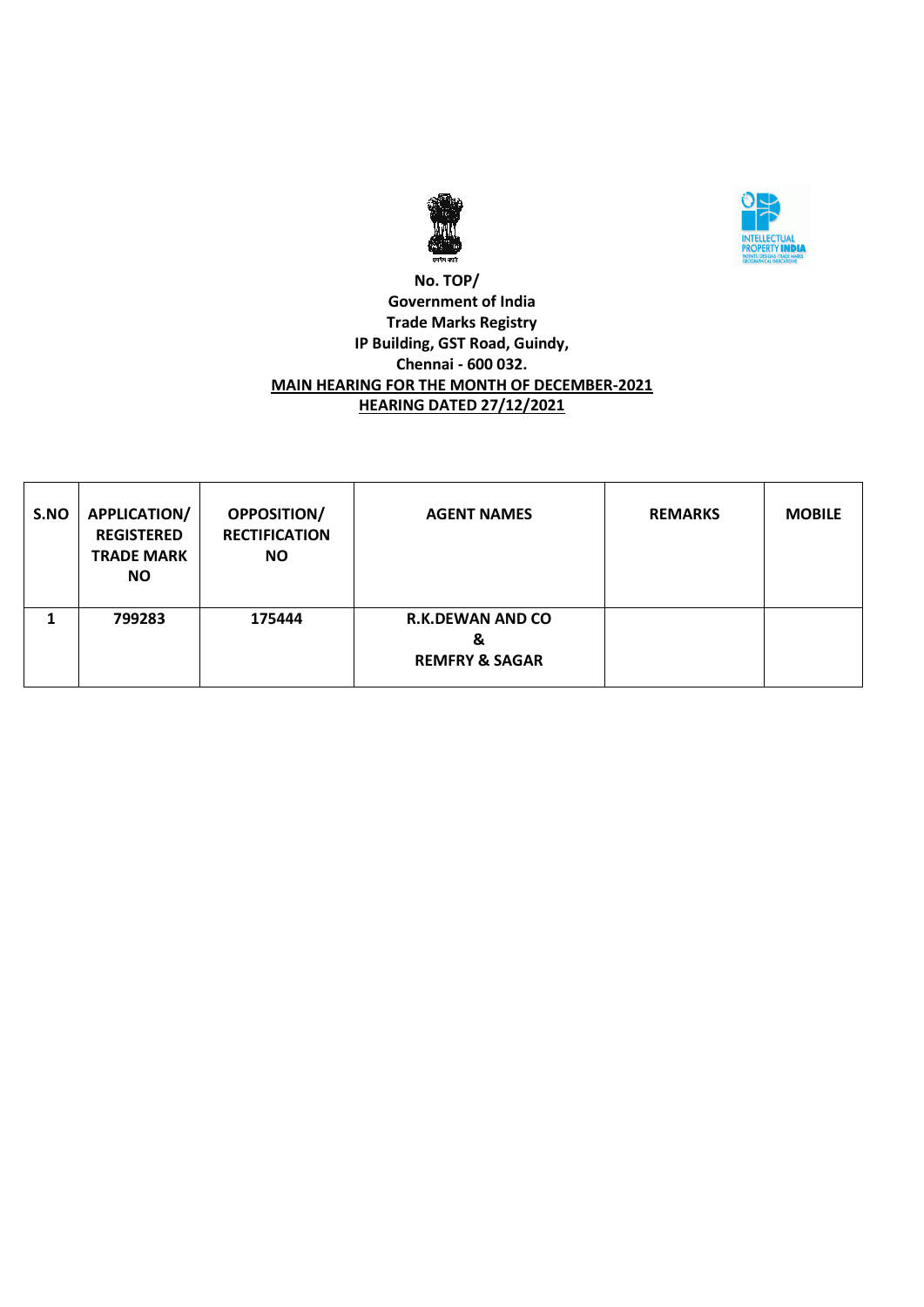



#### **No. TOP/ Government of India Trade Marks Registry IP Building, GST Road, Guindy, Chennai - 600 032. OPPOSITION HEARING (TM-5-DELAY, TM-6 DELAY, RULE 45(1) DELAY, RULE 45(1) NOT FILED, RULE 46(1) DELAY, RULE 46(1) NOT FILED & REVIEW PETITION FOR THE MONTH OF DECEMBER -2021 HEARING DATED 27/12/2021**

| S.NO           | <b>APPLICATION/</b><br><b>REGISTERED</b><br><b>TRADE MARK</b><br>NO. | <b>OPPOSITION/</b><br><b>RECTIFICATION</b><br><b>NO</b> | <b>AGENT NAMES</b>                        | <b>REMARKS</b> | <b>MOBILE</b> |
|----------------|----------------------------------------------------------------------|---------------------------------------------------------|-------------------------------------------|----------------|---------------|
| 1              | 4067527                                                              | 984164                                                  | <b>VANCHINATHAN</b>                       |                |               |
|                |                                                                      |                                                         | &                                         |                |               |
|                |                                                                      |                                                         | <b>SEN-OBEROI</b>                         |                |               |
| $\overline{2}$ | 4027081                                                              | 979312                                                  | <b>RAVINDER NEGI</b>                      |                |               |
|                |                                                                      |                                                         | &                                         |                |               |
|                |                                                                      |                                                         | <b>ASHOKA TRADE MARK CO</b>               |                |               |
| 3              | 2832907                                                              | 959101                                                  | LE INTELLIGENSIA                          |                |               |
|                |                                                                      |                                                         | &                                         |                |               |
|                |                                                                      |                                                         | <b>SHAILENDRA THATTE &amp; ASSOCIATES</b> |                |               |
| 4              | 2720135                                                              | 948838                                                  | <b>INDO JURIS LAW CHAMBERS</b>            |                |               |
|                |                                                                      |                                                         | &                                         |                |               |
|                |                                                                      |                                                         | <b>SANDHYA THAKKAR</b>                    |                |               |
| 5              | 2832906                                                              | 959100                                                  | LE INTELLIGENSIA                          |                |               |
|                |                                                                      |                                                         | &                                         |                |               |
|                |                                                                      |                                                         | <b>SHAILENDRA THATTE &amp; ASSOCIATES</b> |                |               |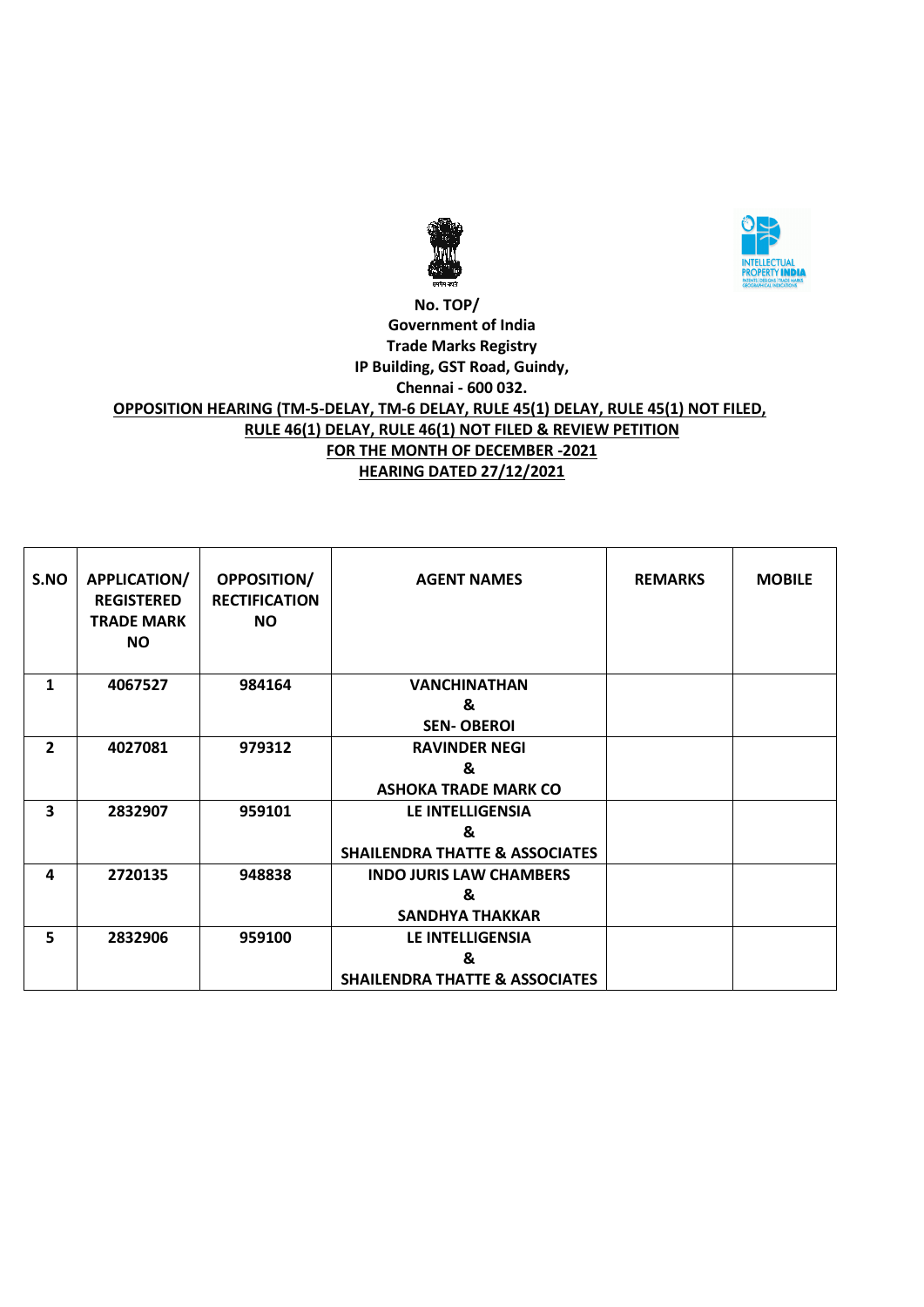| S.NO           | <b>APPLICATION/</b><br><b>REGISTERED</b><br><b>TRADE MARK</b><br><b>NO</b> | <b>OPPOSITION</b><br><b>NO</b> | <b>AGENT NAMES</b>                                                               | <b>REMARKS</b> | <b>MOBILE</b> |
|----------------|----------------------------------------------------------------------------|--------------------------------|----------------------------------------------------------------------------------|----------------|---------------|
| 6              | 4015344                                                                    | 979840                         | <b>ADVOCATE. NISHA P</b><br>&<br><b>S.SINGH &amp; ASSOCIATES</b>                 |                |               |
| $\overline{7}$ | 4008184                                                                    | 983018                         | <b>VANCHINATHAN</b><br>&<br><b>AMARJIT &amp; ASSOCIATES</b>                      |                |               |
| 8              | 4026808                                                                    | 985132                         | <b>BHUPATHIRAJU</b><br>V.S.S.R.K.RAJU<br>&<br><b>V.A.ASSOCIATES</b>              |                |               |
| 9              | 4025588                                                                    | 986481                         | <b>VANCHINATHAN</b><br>&<br><b>ANAND AND ANAND</b>                               |                |               |
| 10             | 4071335                                                                    | 988567                         | <b>G.PARAMESH</b><br>&<br><b>SUN PHARMACEUTICAL</b><br><b>INDUSTRIES LIMITED</b> |                |               |
| 11             | 4028459                                                                    | 983047                         | <b>ANZAR M A</b><br>&<br><b>TRADE MARK</b><br><b>REGISTRATION BUREAU</b>         |                |               |
| 12             | 4069672                                                                    | 980712                         | <b>KANIKA JAIN</b><br>&<br><b>S.SINGH &amp; ASSOCIATES</b>                       |                |               |
| 13             | 4000580                                                                    | 982845                         | <b>LUKMAN SADHIK K M</b><br>&<br><b>TRADE MARK PROTEC CO</b>                     |                |               |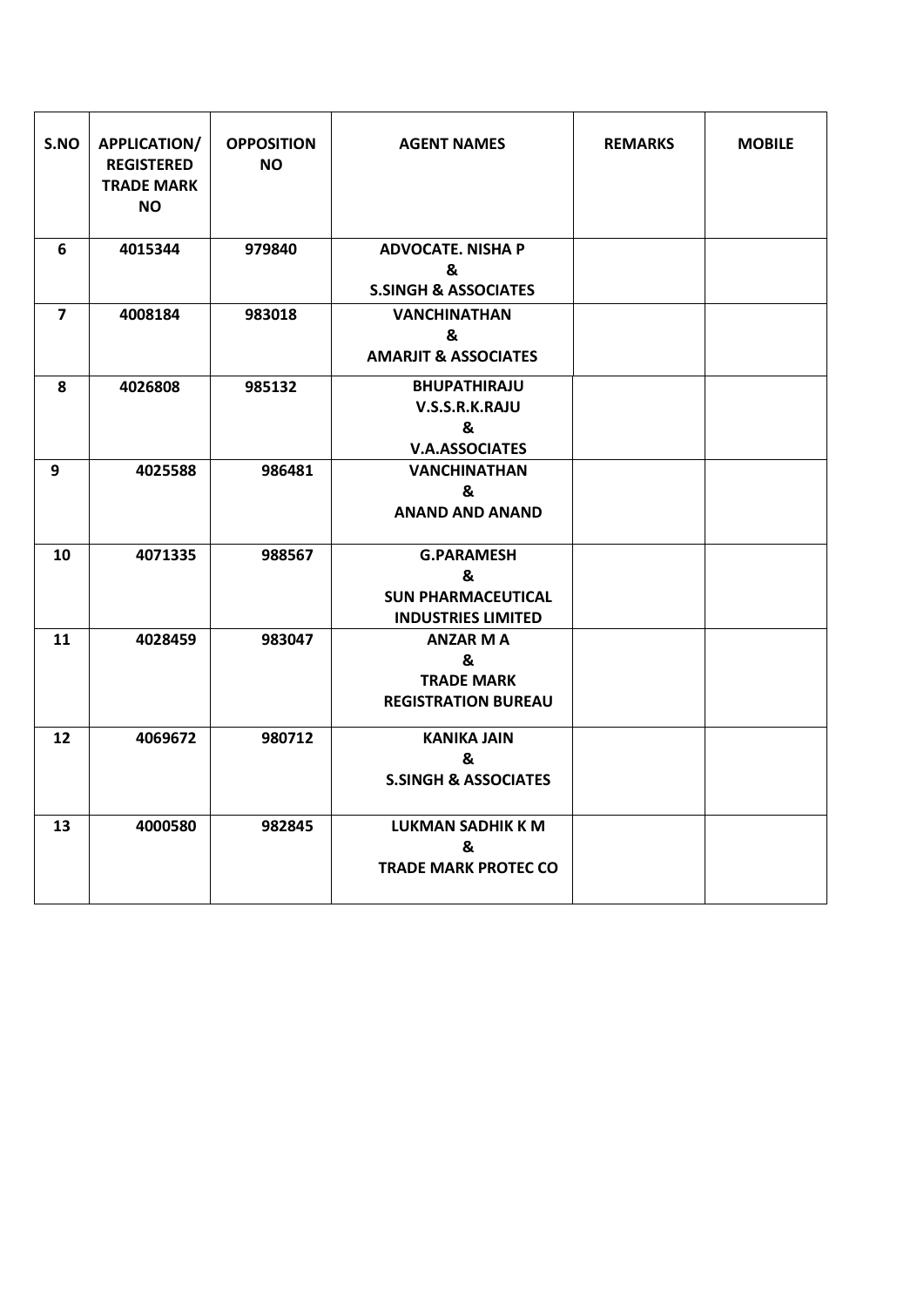



# **No. TOP/ Government of India Trade Marks Registry IP Building, GST Road, Guindy, Chennai - 600 032. MAIN HEARING FOR THE MONTH OF DECEMBER-2021 HEARING DATED 28/12/2021**

| S.NO | APPLICATION/<br><b>REGISTERED</b><br><b>TRADE MARK</b><br>NO. | <b>OPPOSITION/</b><br><b>RECTIFICATION</b><br><b>NO</b> | <b>AGENT NAMES</b>                                   | <b>REMARKS</b> | <b>MOBILE</b> |
|------|---------------------------------------------------------------|---------------------------------------------------------|------------------------------------------------------|----------------|---------------|
|      | 916187                                                        | 233820                                                  | <b>MOHAN ASSOCIATES</b><br>&<br><b>RAO &amp; RAO</b> |                |               |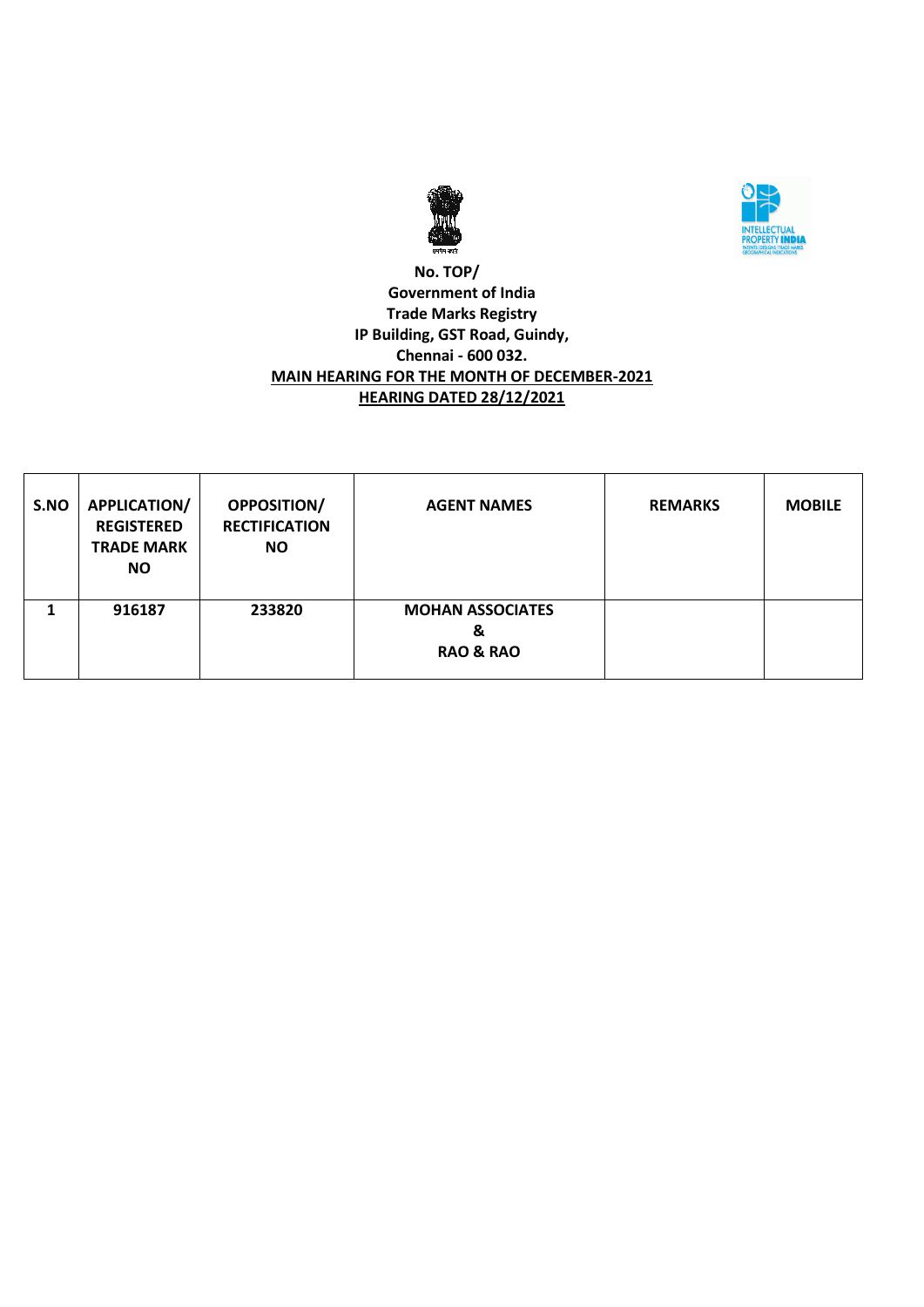



# **No. TOP/ Government of India Trade Marks Registry IP Building, GST Road, Guindy, Chennai - 600 032. OPPOSITION HEARING (TM-5-DELAY, TM-6 DELAY, RULE 45(1) DELAY, RULE 45(1) NOT FILED, RULE 46(1) DELAY, RULE 46(1) NOT FILED & REVIEW PETITION FOR THE MONTH OF DECEMBER -2021 HEARING DATED 28/12/2021**

| S.NO           | <b>APPLICATION/</b><br><b>REGISTERED</b><br><b>TRADE MARK</b><br><b>NO</b> | <b>OPPOSITION/</b><br><b>RECTIFICATION</b><br><b>NO</b> | <b>AGENT NAMES</b>                  | <b>REMARKS</b> | <b>MOBILE</b> |
|----------------|----------------------------------------------------------------------------|---------------------------------------------------------|-------------------------------------|----------------|---------------|
| $\mathbf{1}$   | 3065718                                                                    | 910053                                                  | T.G.MADHAVAN UNNI, ADVOCATE         |                |               |
|                |                                                                            |                                                         | &                                   |                |               |
|                |                                                                            |                                                         | <b>ALTACIT GLOBAL</b>               |                |               |
| $\overline{2}$ | 2843639                                                                    | 901082                                                  | <b>GIRIJA DESHPANDE</b>             |                |               |
|                |                                                                            |                                                         | &                                   |                |               |
|                |                                                                            |                                                         | <b>NEON LABORATORIES LIMITED</b>    |                |               |
| 3              | 2770211                                                                    | 897037                                                  | <b>S.MAJUMDAR &amp; CO</b>          |                |               |
|                |                                                                            |                                                         | &                                   |                |               |
|                |                                                                            |                                                         | <b>SN PHARMACEUTICAL INDUSTRIES</b> |                |               |
|                |                                                                            |                                                         | <b>LIMITED</b>                      |                |               |
| 4              | 3651432                                                                    | 919095                                                  | <b>MOHAMMED HUSSAIN S.</b>          |                |               |
|                |                                                                            |                                                         | &                                   |                |               |
|                |                                                                            |                                                         | <b>NEEM GLOBAL FOODS PRIVATE</b>    |                |               |
|                |                                                                            |                                                         | <b>LIMITED</b>                      |                |               |
|                |                                                                            |                                                         | &                                   |                |               |
|                |                                                                            |                                                         | <b>WORLDWIDE REGISTRATION</b>       |                |               |
|                |                                                                            |                                                         | <b>BUREAU</b>                       |                |               |
| 5              | 3437434                                                                    | 887821                                                  | <b>MADHUSUDAN PUTTA</b>             |                |               |
|                |                                                                            |                                                         | &                                   |                |               |
|                |                                                                            |                                                         | <b>V.RAVI</b>                       |                |               |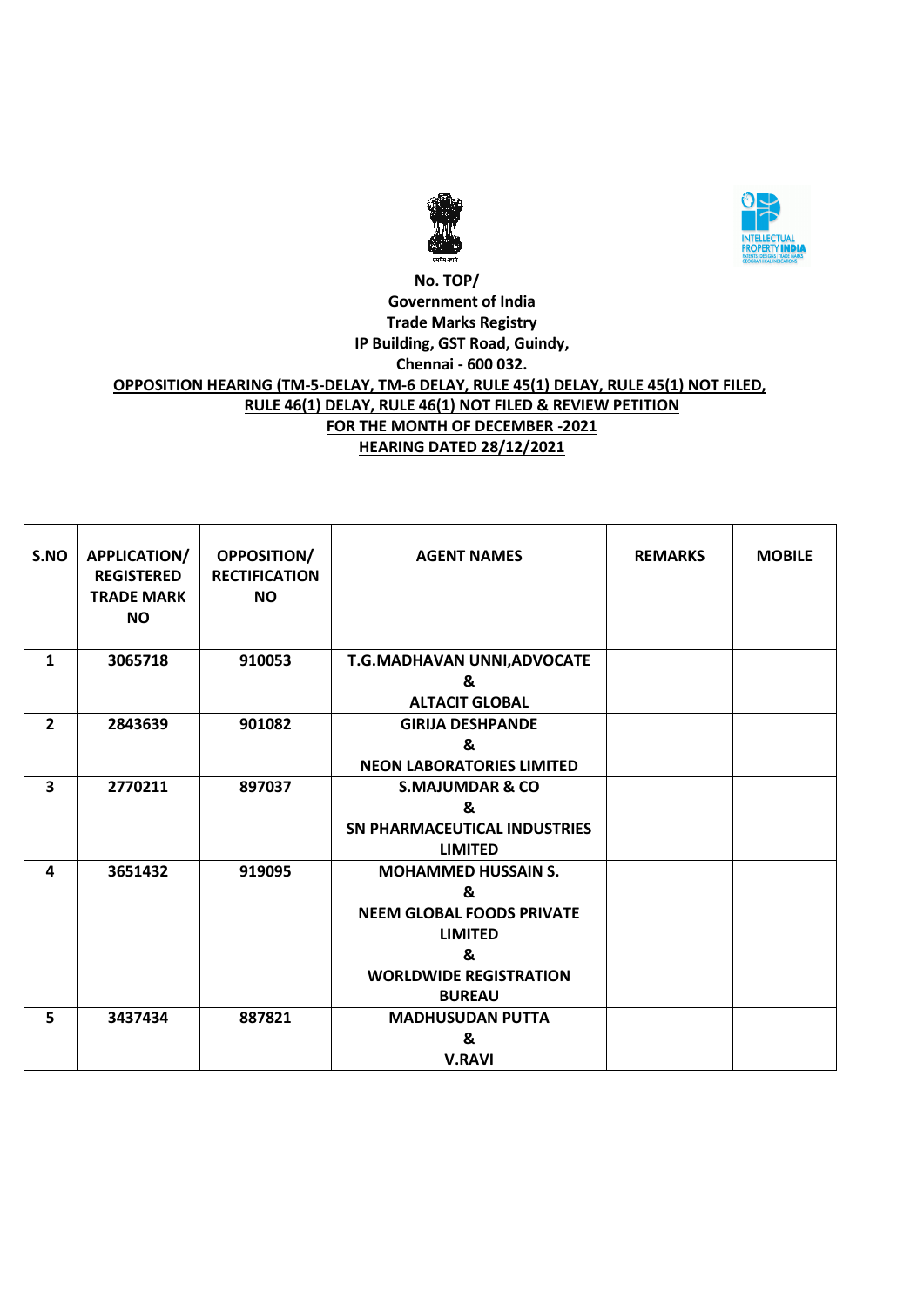| S.NO           | <b>APPLICATION/</b><br><b>REGISTERED</b><br><b>TRADE MARK</b><br><b>NO</b> | <b>OPPOSITION</b><br><b>NO</b> | <b>AGENT NAMES</b>                                                                                                     | <b>REMARKS</b> | <b>MOBILE</b> |
|----------------|----------------------------------------------------------------------------|--------------------------------|------------------------------------------------------------------------------------------------------------------------|----------------|---------------|
| 6              | 2658191                                                                    | 890166                         | <b>C.PRAKASH</b><br>&                                                                                                  |                |               |
|                |                                                                            |                                | <b>VISHESH AND ASSOCIATES</b>                                                                                          |                |               |
| $\overline{7}$ | 3511784                                                                    | 917036                         | <b>VANCHINATHAN</b><br>&<br><b>MAHTTA &amp; CO</b>                                                                     |                |               |
| 8              | 3152829                                                                    | 1001710                        | <b>P.P.A.SAGEER</b><br>&<br><b>SHUKLA TRADE MARK</b><br><b>COMPANY</b>                                                 |                |               |
| 9              | 1509611                                                                    | 723354                         | <b>KABHUSHIKIKAISHA</b><br><b>MATSUI SEISAKUSHO</b><br>&<br><b>LALJI ADVOCATE</b><br>&<br><b>CHANDRAKANTH M. JOSHI</b> |                |               |
| 10             | 1860030                                                                    | 947844                         | <b>SANTOSH GUPTA</b><br>&<br><b>BANSAL &amp; COMPANY</b>                                                               |                |               |
| 11             | 2931121                                                                    | 902828                         | <b>R.V.R.ASSOCIATES</b><br>&<br><b>DASWANI &amp; DASWANI</b>                                                           |                |               |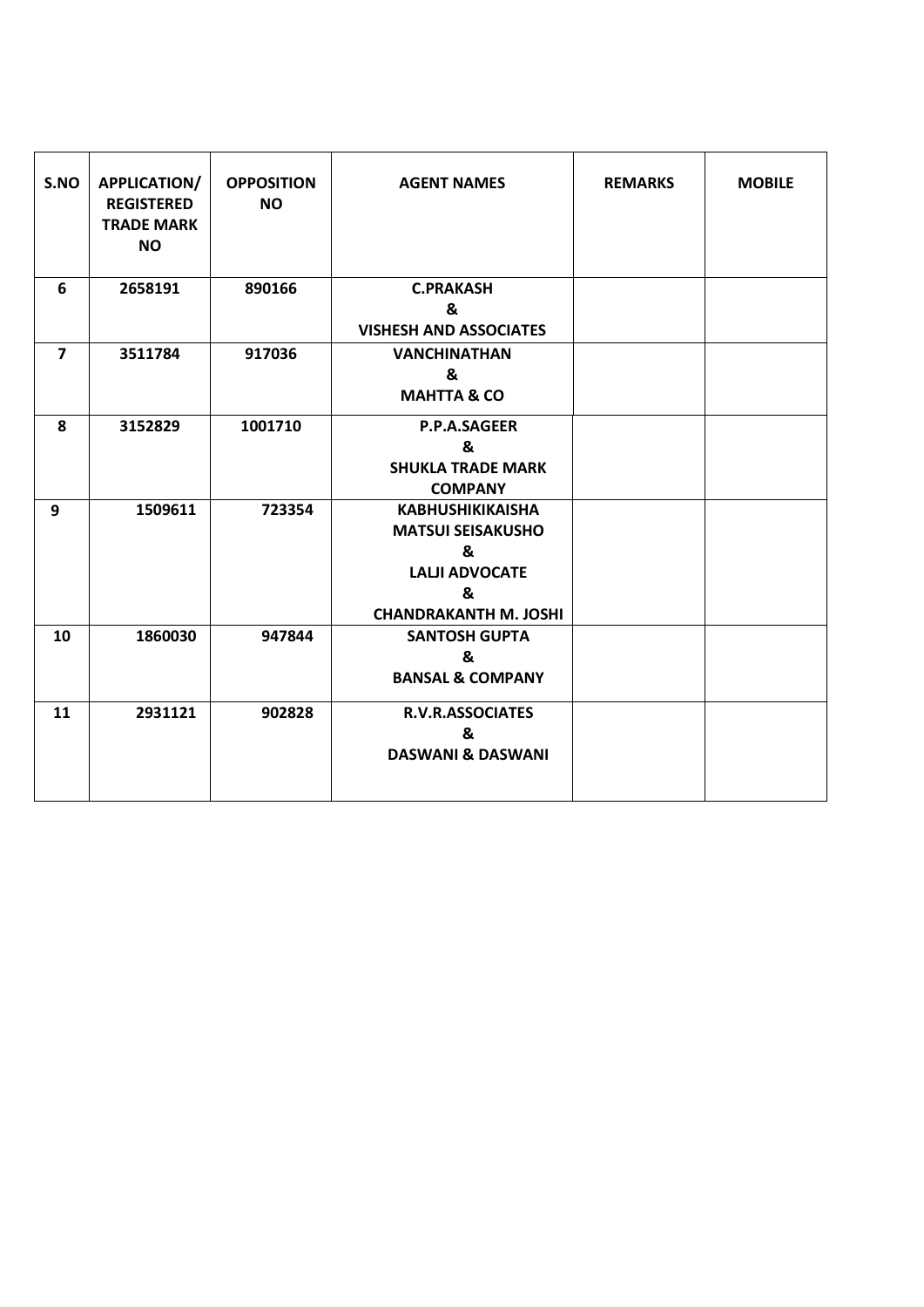



# **No. TOP/ Government of India Trade Marks Registry IP Building, GST Road, Guindy, Chennai - 600 032. MAIN HEARING FOR THE MONTH OF DECEMBER-2021 HEARING DATED 29/12/2021**

| S.NO           | <b>APPLICATION/</b><br><b>REGISTERED</b><br><b>TRADE MARK</b><br>NO. | <b>OPPOSITION/</b><br><b>RECTIFICATION</b><br><b>NO</b> | <b>AGENT NAMES</b>                                                                                        | <b>REMARKS</b> | <b>MOBILE</b> |
|----------------|----------------------------------------------------------------------|---------------------------------------------------------|-----------------------------------------------------------------------------------------------------------|----------------|---------------|
| 1              | 508987                                                               | 50430                                                   | <b>BAGYA RAGHAVAN</b><br>&<br><b>DELHI REGISTRATION SERVICE</b>                                           |                |               |
| $\overline{2}$ | 2020102                                                              | 846788                                                  | <b>R.K.DEWAN &amp; CO</b><br>&<br><b>BRAIN LEAGUE IP SERVICES</b><br>&<br><b>MIRC ELECTRONICS LIMITED</b> |                |               |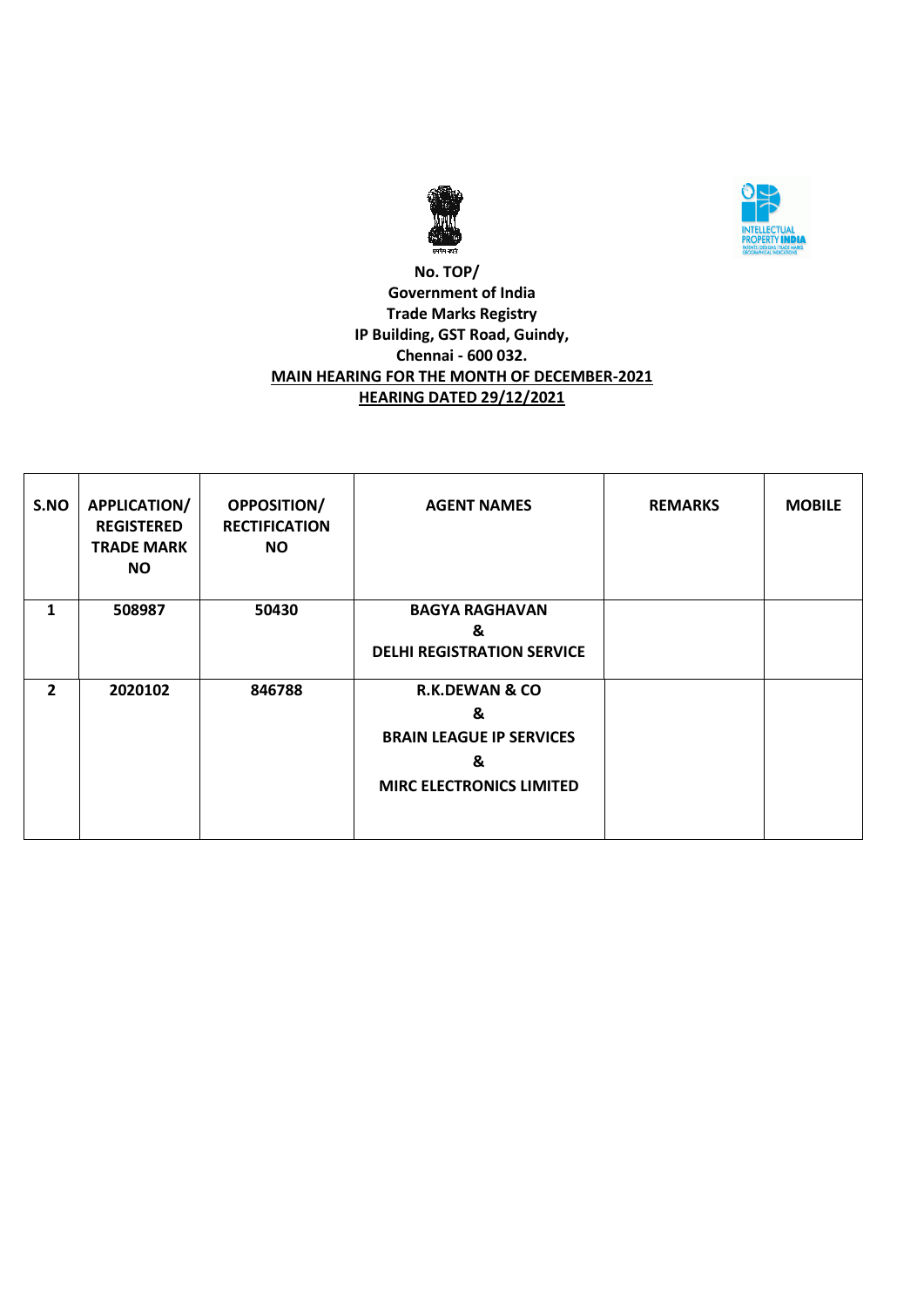



# **No. TOP/ Government of India Trade Marks Registry IP Building, GST Road, Guindy, Chennai - 600 032. OPPOSITION HEARING (TM-5-DELAY, TM-6 DELAY, RULE 45(1) DELAY, RULE 45(1) NOT FILED, RULE 46(1) DELAY, RULE 46(1) NOT FILED & REVIEW PETITION FOR THE MONTH OF DECEMBER -2021 HEARING DATED 29/12/2021**

| S.NO                    | <b>APPLICATION/</b><br><b>REGISTERED</b><br><b>TRADE MARK</b><br><b>NO</b> | OPPOSITION/<br><b>RECTIFICATION</b><br><b>NO</b> | <b>AGENT NAMES</b>                | <b>REMARKS</b> | <b>MOBILE</b> |
|-------------------------|----------------------------------------------------------------------------|--------------------------------------------------|-----------------------------------|----------------|---------------|
| 1                       | 1387111                                                                    | 245940                                           | <b>CHANDRAKANT M.JOSHI</b>        |                |               |
|                         |                                                                            |                                                  | &                                 |                |               |
|                         |                                                                            |                                                  | <b>T.K.GANJU &amp; ASSOCIATES</b> |                |               |
| $\overline{2}$          | 4020208                                                                    | 985338                                           | <b>VANCHINATHAN</b>               |                |               |
|                         |                                                                            |                                                  | &                                 |                |               |
|                         |                                                                            |                                                  | <b>K &amp; S PARTNERS</b>         |                |               |
| $\overline{\mathbf{3}}$ | 2874349                                                                    | 960331                                           | RAGHURAM CHADALAVADA              |                |               |
|                         |                                                                            |                                                  | &                                 |                |               |
|                         |                                                                            |                                                  | <b>D.P.AHUJA &amp; CO</b>         |                |               |
| 4                       | 2874349                                                                    | 959720                                           | RAGHURAM CHADALAVADA              |                |               |
|                         |                                                                            |                                                  | &                                 |                |               |
|                         |                                                                            |                                                  | <b>VIPAN JAIN ADVOCATE</b>        |                |               |
| 5                       | 2863243                                                                    | 959194                                           | RAGHURAM CHADALAVADA              |                |               |
|                         |                                                                            |                                                  | &                                 |                |               |
|                         |                                                                            |                                                  | <b>VIPAN JAIN ADVOCATE</b>        |                |               |